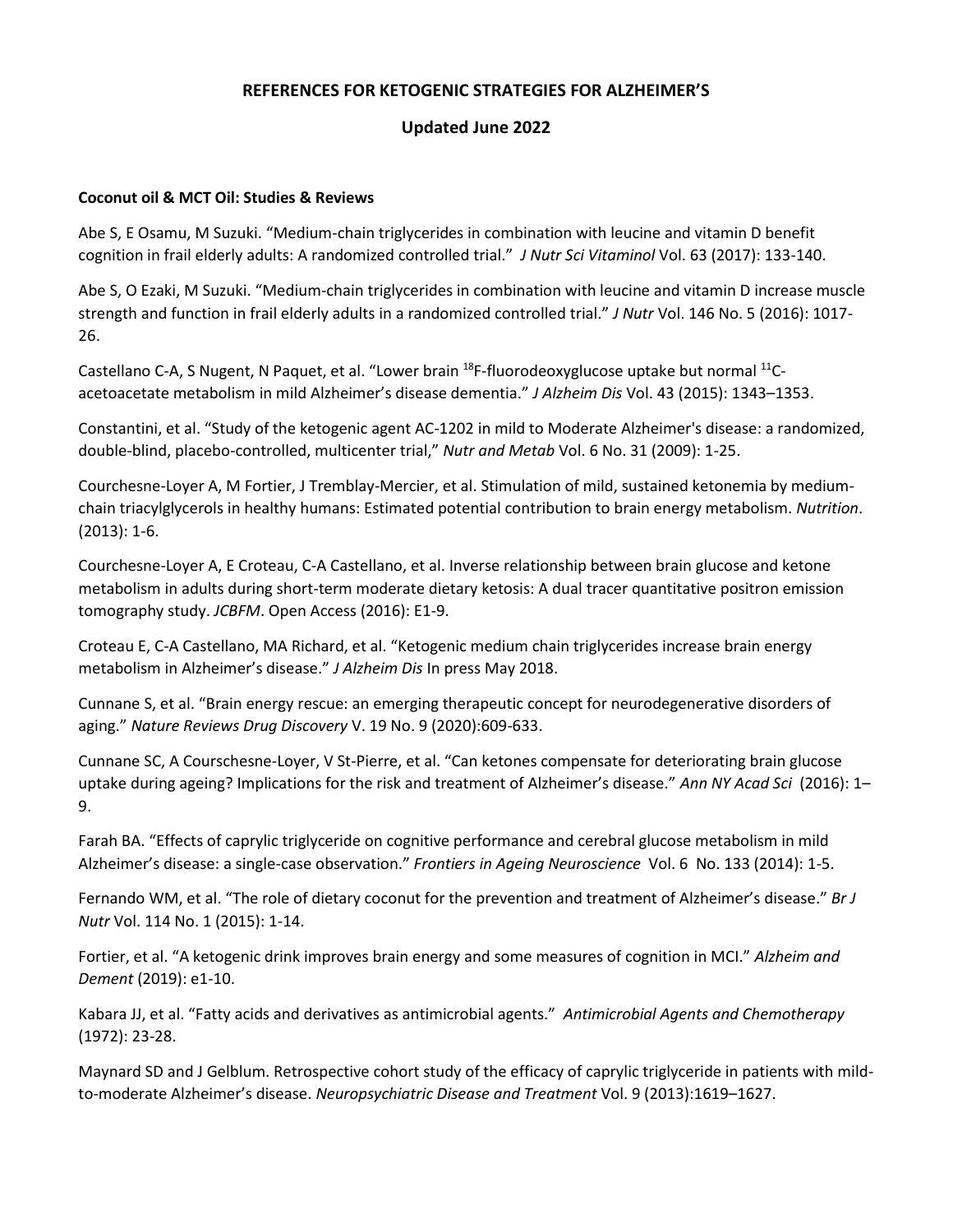Maynard SD and J Gelblum. Retrospective case studies of the efficacy of caprylic triglyceride in mild-to-moderate Alzheimer's disease. *Neuropsychiatric Disease and Treatment* Vol. 9 (2013):1629–1635.

Nafar F and KM Mearow. "Coconut oil attenuates the effects of amyloid-beta on cortical neurons in vitro." *J Alzheim Dis* 39 (2014): 233–23.

Neth BJ, A Mintz, Whitlow, et al. "Modified ketogenic diet is associated with improved cerebrospinal fluid biomarker profile, cerebral perfusion, and cerebral ketone body uptake in older adults at risk for Alzheimer's disease…" *Neurobio Aging* In press 2019:00:1-10.

Newport MT, TB VanItallie, Y Kashiwaya, et al. "A new way to produce hyperketonemia: use of a ketone ester in a case of Alzheimer's." *Alzheim and Dement* Vol. 11 No. 1 (2015):99-103.

Nonaka Y, T Tagaki, M Inai, et al. Lauric acid stimulates ketone body production in the KT-5 Astrocyte Cell Line. *J Oleo Science* Vol. 65 No. 8 (2016): 693-699.

Ota M, J Matsuo, I Ishida, et al. "Effect of a ketogenic meal on cognitive function in elderly adults: potential for cognitive enhancement." *Psychopharmacology* Vol. 233 No. 21-22 (2016): 3797-3802.

Page KA, A Williamson, N Yu, et al. "Medium-chain fatty acids improve cognitive function in intensively treated type 1 diabetic patients and support *in vitro* synaptic transmission during acute hypoglycemia." *Diabetes* Vol. 58 No. 5 (May 2009): 1237–1244.

Rahima NS, SM Li, et al. "Enhanced memory in Wistar rats by virgin coconut oil is associated with increased antioxidative, cholinergic activities and reduced oxidative stress." *Pharmac Biol* V. 55 NO. 1 (2017): 825–832.

Rebello CJ, JN Kellera , AG Liua , et al. Pilot feasibility and safety study examining the effect of medium chain triglyceride supplementation in subjects with mild cognitive impairment: A randomized controlled trial. *BBA Clinical* Vol. 3 (2015): 123–125.

Reger MA, ST Henderson, et. al. "Effects of b-Hydroxybutyrate on cognition in memory-impaired adults,", *Neurobiology of Ageing* Vol. 25 (2004):311-314.

Roy M, Rheault F, Croteau E, et al. "Fascicle- and glucose-specific deterioration in white matter energy supply in Alzheimer's Disease." *J Alzheimers Dis* V. 76 No. 3 (2020):863-881.

Taylor M K, D K Sullivan, J D Mahnken, et al. "Feasibility and efficacy data from a ketogenic diet intervention in Alzheimer's disease." *Alzheim and Dement* (2017): 1-9.

Thormar H, et al. "Inactivation of enveloped viruses and killing of cells by fatty acids and monoglycerides." *Antimicrob Agents Chemother* Vol. 31 No. 1(1987): 27-31.

Watanabe S and Tsujino S. "Applications of medium-chain triglycerides in foods." *Frontiers in Nutrition* V. 9 June 2022

Xu Q, Y Zhang, X Zhang, et al. "Medium-chain triglycerides improved cognition and lipid metabolomics in mild to moderate Alzheimer's disease patients with APOE4-/-". *Clinical Nutrition* IN PRESS (2020).

Yang IH, et al. "Aceite de coco: tratamiento alternativo no farmacológico frente a la enfermedad de Alzheimer." *Nutr Hosp* V. 32 (2015): 2822-2827.

(continued)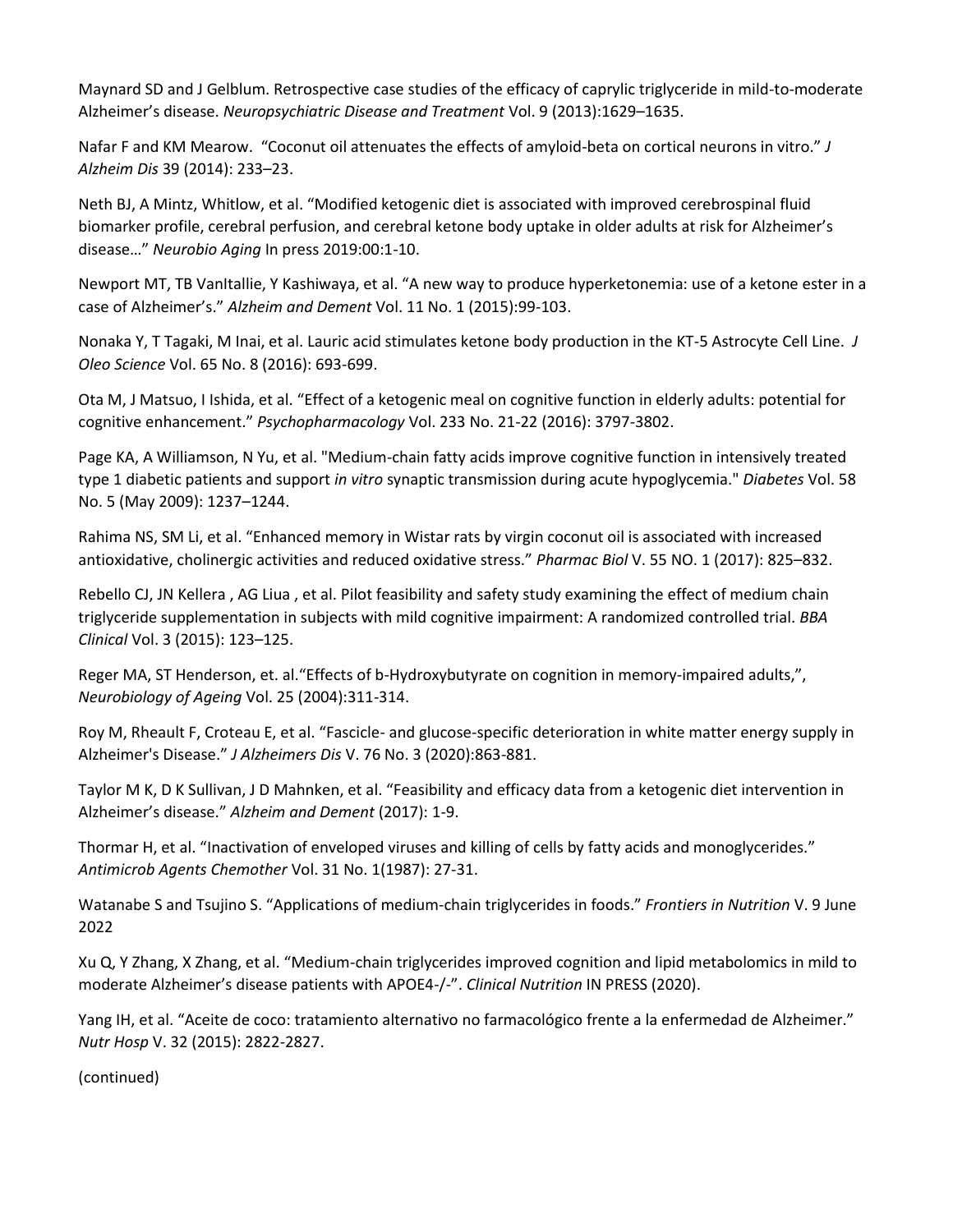## **ALZHEIMER'S, KETONES AND KETOGENIC DIET: Studies & Reviews**

Augustin K, A Khabbush, S Williams, et al. "Mechanisms of action for the medium-chain triglyceride ketogenic diet in neurological and metabolic disorders." *Lancet Neurol* Vol. 17 (2018): 84–89.

Avgerinos KI, et al. Ketone ester effects on biomarkers of brain metabolism and cognitive performance in cognitively intact adults > 55 years old. A study protocol for a double-blinded randomized controlled clinical trial. *J Prev Alz Dis* 2022;1(9):54-66.

Bergen SS, SA Hashim, TB VanItallie. Hyperketonemia induced in man by medium-chain triglyceride. *Diabetes* V. 15 No. 10 (1966):723-725.

Cuenoud B, M Hartweg, JP Godin, et al. "Metabolism of Exogenous D-Beta-Hydroxybutyrate, an Energy Substrate Avidly Consumed by the Heart and Kidney." *Front Nutr* V. 7 (2020):13.

Cunnane S C, C R Menard, S S Likhodil, et al. Carbon recycling into de novo lipogenesis is a major pathway in neonatal metabolism of linoleate and α-linolenate. *Prost Leukotr and Essential Fatty Acids.* Vol. 60 No. 5 & 6. (1999): 387-92.

De la Monte SM, JR Wands. "Review of insulin and insulin-like growth factor expression, signaling, and malfunction in the central nervous system: Relevance to Alzheimer's disease." *Journal of Alzheimer's Disease* Vol. 7 (2005): 45-61.

De la Monte SM, JR Wands. "Alzheimer's disease is type 3 diabetes – evidence reviewed." *Journal of Diabetes Science and Technology,* Vol. 2 No. 6 (November 2008): 1101-1113.

Dehghan M, A Mente, X zhang, et al. "Associations of fats and carbohydrate intake with cardiovascular disease and mortality in 18 countries from five continents (PURE): a prospective cohort study." *Lancet* Vol. 390 No. 10107 (2017):2050-2062.

Feinman R D, W K Pogozelski, A Astrup, et al. "Dietary Carbohydrate restriction as the first approach in diabetes management: Critical review and evidence base." *Nutrition* Vol. 31 (2015): 1-13.

Goldberg E L, J L Asher, R D Molony, et al. β-hydroxybutyrate deactivates neutrophil NLRP3 inflammasome to relieve gout flares. *Cell Rep.* Vol. 18 No. 9 (2017): 2077-87.

Itzhaki RF, R Lathe, BJ Balin, et al. Microbes and Alzheimer's Disease. Editorial. *J Alzheim Dis* Vol 51 (2016): 979- 984.

Kashiwaya Y, K Sato, N Tsuchiya, et al. "Control of glucose utilization in working perfused rat heart." *The Journal of Biological Chemisty* Vol 269, No 41 (1994): 25502–25514.

Kashiwaya Y, T King, RL Veech. "Substrate signaling by insulin: A ketone bodies ratio mimics insulin action in heart." *American Journal of Cardiology* Vol 80, No 3A (1997): 50A–64A.

Kashiwaya Y, T Takeshima, N Mori, et al. "D-b-hydroxybutyrate protects neurons in models of Alzheimer's and Parkinson's disease." *PNAS* Vol 97, No 10 (May 2000): 5440–5444.

Kashiwaya Y, C Bergman, J-H Lee, et al. "A ketone ester diet exhibits anxiolytic and cognition-sparring properties, and lessens amyloid and tau pathologies in a mouse model of Alzheimer's." *Neurobiology of Ageing* Vol. 34 No. 6 (2013): 1530-9.